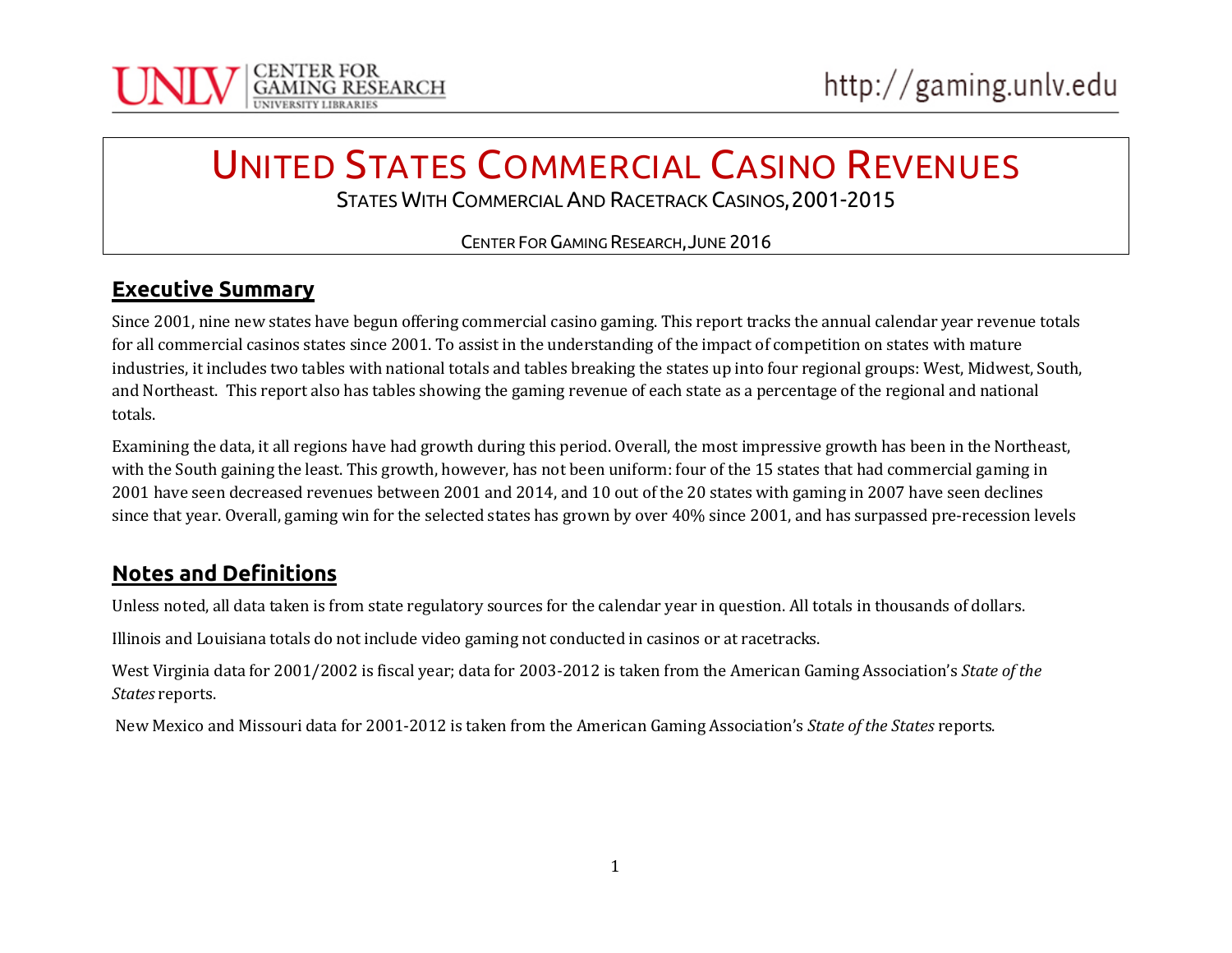| United States Annual Commercial Casino Gaming Revenues, 2006-2015 |
|-------------------------------------------------------------------|
|-------------------------------------------------------------------|

|               | 2006       | 2007       | 2008       | 2009       | 2010       | 2011       | 2012       | 2013       | 2014       | 2015       |
|---------------|------------|------------|------------|------------|------------|------------|------------|------------|------------|------------|
| Colorado      | 782,099    | 816,130    | 715,880    | 734,591    | 759,610    | 750,109    | 766,254    | 748,707    | 745,898    | 794,761    |
| Delaware      | 651,734    | 612,407    | 588,923    | 564,239    | 571,376    | 547,872    | 549,643    | 471,544    | 408,206    | 400,854    |
| Florida       | 10,300     | 201,132    | 225,290    | 216,747    | 329,127    | 381,122    | 427,889    | 467,587    | 507,454    | 530,662    |
| Illinois      | 1,923,528  | 1,983,387  | 1,568,727  | 1,428,923  | 1,373,422  | 1,477,601  | 1,638,168  | 1,551,312  | 1,465,353  | 2,352,427  |
| Indiana       | 2,576,192  | 2,623,939  | 2,665,663  | 2,798,195  | 2,796,005  | 2,732,773  | 2,685,503  | 2,434,284  | 2,156,766  | 2,132,889  |
| lowa          | 1,253,710  | 1,363,055  | 1,419,545  | 1,380,744  | 1,368,074  | 1,423,998  | 1,467,165  | 1,416,717  | 1,396,000  | 1,424,352  |
| Kansas        |            |            |            | 1,990      | 37,788     | 44,729     | 341,146    | 365,079    | 353,539    | 367,783    |
| Louisiana     | 2,567,415  | 2,566,271  | 2,583,834  | 2,455,526  | 2,373,930  | 2,374,244  | 2,388,767  | 2,442,900  | 2,472,502  | 3,242,009  |
| Maine         | 37,517     | 43,252     | 50,515     | 59,198     | 61,667     | 59,453     | 82,994     | 126,274    | 540,483    | 516,615    |
| Maryland      |            |            |            |            | 27,596     | 155,709    | 377,814    | 746,914    | 931,092    | 1,098,426  |
| Michigan      | 1,303,303  | 1,335,016  | 1,359,585  | 1,339,479  | 1,377,929  | 1,424,445  | 1,416,734  | 1,349,504  | 1,332,783  | 1,376,408  |
| Mississippi   | 2,570,884  | 2,891,546  | 2,721,139  | 2,464,662  | 2,388,997  | 2,239,084  | 2,251,090  | 2,136,624  | 2,070,157  | 2,097,066  |
| Missouri      | 1,592,000  | 1,592,000  | 1,682,000  | 1,735,000  | 1,795,000  | 1,815,000  | 1,775,000  | 1,706,738  | 1,660,097  | 1,701,896  |
| Nevada        | 12,622,044 | 12,849,137 | 11,599,124 | 10,392,675 | 10,404,731 | 10,700,994 | 10,860,715 | 11,142,915 | 11,009,684 | 11,114,081 |
| New Jersey    | 5,217,613  | 4,920,786  | 4,544,961  | 3,943,171  | 3,565,047  | 3,317,720  | 3,051,435  | 2,862,069  | 2,742,128  | 2,536,729  |
| New Mexico    | 238,310    | 244,780    | 258,080    | 243,940    | 247,350    | 248,920    | 241,480    | 241,300    | 257,660    | 265,960    |
| New York      | 426,305    | 828,205    | 947,275    | 1,019,279  | 1,087,749  | 1,259,813  | 1,802,212  | 1,925,565  | 1,898,336  | 1,950,964  |
| Ohio          |            |            |            |            |            |            | 429,826    | 1,070,662  | 1,457,634  | 1,642,903  |
| Oklahoma      | 73,675     | 78,698     | 92,477     | 94,130     | 99,881     | 106,229    | 113,055    | 112,853    | 113,370    | 111,370    |
| Pennsylvania  | 31,568     | 1,039,031  | 1,615,566  | 1,964,570  | 2,486,408  | 3,025,048  | 3,158,318  | 3,113,929  | 3,069,078  | 3,173,789  |
| Rhode Island  | 406,504    | 447,998    | 475,040    | 461,169    | 477,050    | 512,865    | 527,959    | 516,742    | 550,912    | 551,923    |
| South Dakota  | 89,828     | 98,223     | 102,264    | 101,898    | 106,187    | 100,898    | 107,384    | 103,019    | 100,509    | 101,680    |
| West Virginia | 975,990    | 932,210    | 951,210    | 905,590    | 877,650    | 958,700    | 948,810    | 796,589    | 704,947    | 722,170    |
| Total         | 35,350,519 | 37,467,203 | 36,167,098 | 34,305,716 | 34,612,574 | 35,657,326 | 37,409,361 | 37,849,827 | 37,944,585 | 40,207,717 |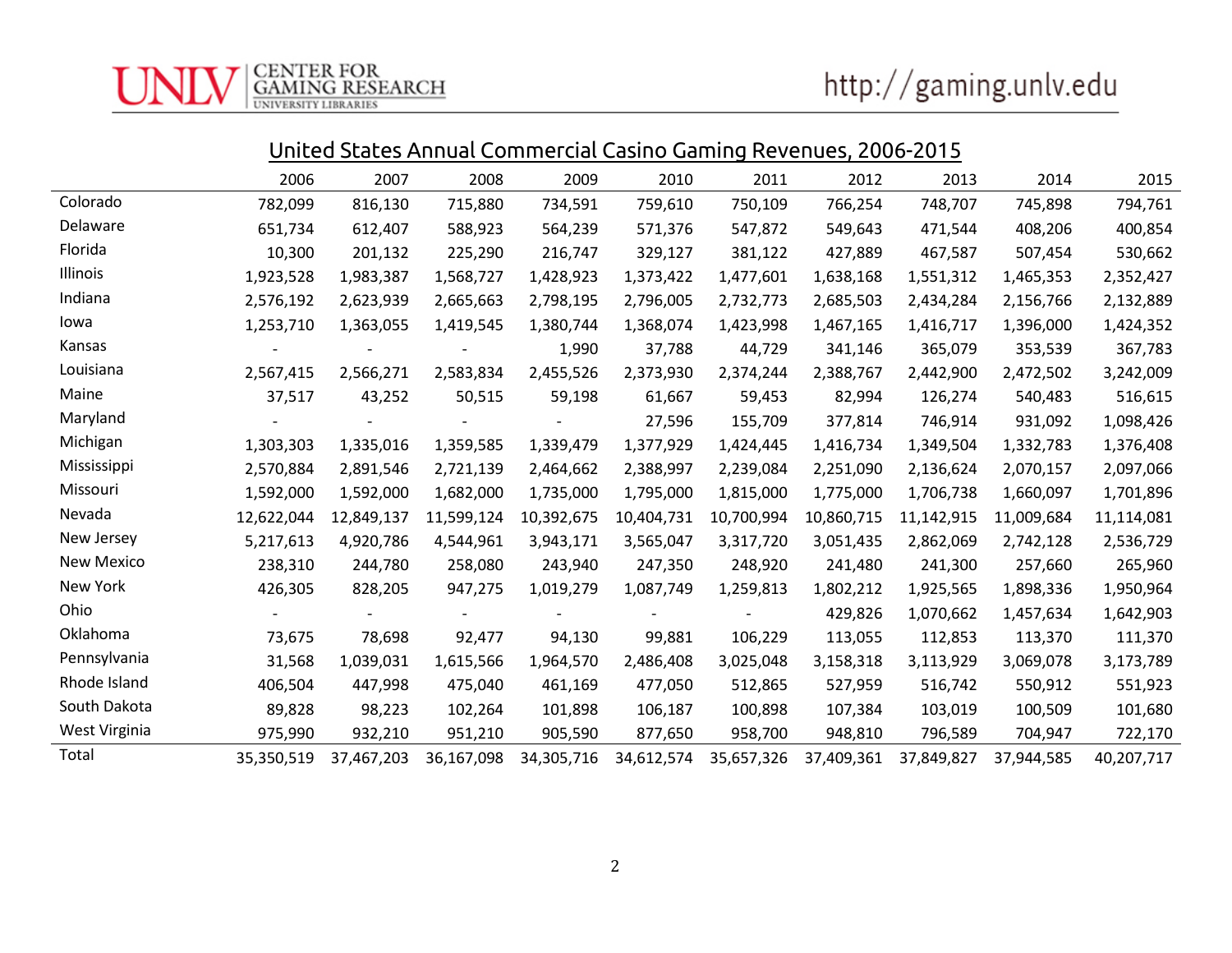CENTER FOR<br>GAMING RESEARCH<br><sup>UNIVERSITY LIBRARIES</sup>

# United States Annual Commercial Casino Gaming Revenues, 2001-2011

|                   | 2001       | 2002       | 2003       | 2004       | 2005       | 2006       | 2007       | 2008       | 2009       | 2010       | 2011       |
|-------------------|------------|------------|------------|------------|------------|------------|------------|------------|------------|------------|------------|
| Colorado          | 676,674    | 719,701    | 698,285    | 725,904    | 755,500    | 782,099    | 816,130    | 715,880    | 734,591    | 759,610    | 750,109    |
| Delaware          | 526,630    | 565,910    | 502,000    | 553,319    | 579,446    | 651,734    | 612,407    | 588,923    | 564,239    | 571,376    | 547,872    |
| Florida           |            |            |            |            |            | 10,300     | 201,132    | 225,290    | 216,747    | 329,127    | 381,122    |
| Illinois          | 1,783,958  | 1,831,551  | 1,709,943  | 1,717,991  | 1,798,912  | 1,923,528  | 1,983,387  | 1,568,727  | 1,428,923  | 1,373,422  | 1,477,601  |
| Indiana           | 1,841,842  | 2,061,646  | 2,229,414  | 2,369,692  | 2,416,572  | 2,576,192  | 2,623,939  | 2,665,663  | 2,798,195  | 2,796,005  | 2,732,773  |
| lowa              | 922,867    | 972,326    | 1,024,615  | 1,064,400  | 1,105,739  | 1,253,710  | 1,363,055  | 1,419,545  | 1,380,744  | 1,368,074  | 1,423,998  |
| Kansas            |            |            |            |            |            |            |            |            | 1,990      | 37,788     | 44,729     |
| Louisiana         | 1,883,233  | 1,999,586  | 2,017,371  | 2,163,041  | 2,236,815  | 2,567,415  | 2,566,271  | 2,583,834  | 2,455,526  | 2,373,930  | 2,374,244  |
| Maine             |            |            |            |            | 4,160      | 37,517     | 43,252     | 50,515     | 59,198     | 61,667     | 59,453     |
| Maryland          |            |            |            |            |            |            |            |            |            | 27,596     | 155,709    |
| Michigan          | 1,006,993  | 1,125,144  | 1,130,202  | 1,189,264  | 1,228,544  | 1,303,303  | 1,335,016  | 1,359,585  | 1,339,479  | 1,377,929  | 1,424,445  |
| Mississippi       | 2,700,438  | 2,717,259  | 2,699,837  | 2,776,970  | 2,468,477  | 2,570,884  | 2,891,546  | 2,721,139  | 2,464,662  | 2,388,997  | 2,239,084  |
| Missouri          | 1,100,000  | 1,300,000  | 1,330,000  | 1,473,000  | 1,532,000  | 1,592,000  | 1,592,000  | 1,682,000  | 1,735,000  | 1,795,000  | 1,815,000  |
| Nevada            | 9,468,599  | 9,447,660  | 9,625,304  | 10,562,247 | 11,649,040 | 12,622,044 | 12,849,137 | 11,599,124 | 10,392,675 | 10,404,731 | 10,700,994 |
| New Jersey        | 4,303,078  | 4,381,406  | 4,488,334  | 4,806,698  | 5,018,276  | 5,217,613  | 4,920,786  | 4,544,961  | 3,943,171  | 3,565,047  | 3,317,720  |
| <b>New Mexico</b> | 87,900     | 141,300    | 149,800    | 149,680    | 209,050    | 238,310    | 244,780    | 258,080    | 243,940    | 247,350    | 248,920    |
| New York          |            |            |            | 192,447    | 294,994    | 426,305    | 828,205    | 947,275    | 1,019,279  | 1,087,749  | 1,259,813  |
| Ohio              |            |            |            |            |            |            |            |            |            |            |            |
| Oklahoma          |            |            |            |            | 7,412      | 73,675     | 78,698     | 92,477     | 94,130     | 99,881     | 106,229    |
| Pennsylvania      |            |            |            |            |            | 31,568     | 1,039,031  | 1,615,566  | 1,964,570  | 2,486,408  | 3,025,048  |
| Rhode Island      | 253,742    | 299,038    | 333,498    | 383,829    | 410,913    | 406,504    | 447,998    | 475,040    | 461,169    | 477,050    | 512,865    |
| South Dakota      | 58,609     | 66,277     | 70,375     | 78,019     | 83,558     | 89,828     | 98,223     | 102,264    | 101,898    | 106,187    | 100,898    |
| West Virginia     | 438,091    | 595,947    | 717,150    | 882,450    | 931,590    | 975,990    | 932,210    | 951,210    | 905,590    | 877,650    | 958,700    |
| Total             | 27,052,654 | 28,224,751 | 28,726,128 | 31,088,951 | 32,730,998 | 35,350,519 | 37,467,203 | 36,167,098 | 34,305,716 | 34,612,574 | 35,657,326 |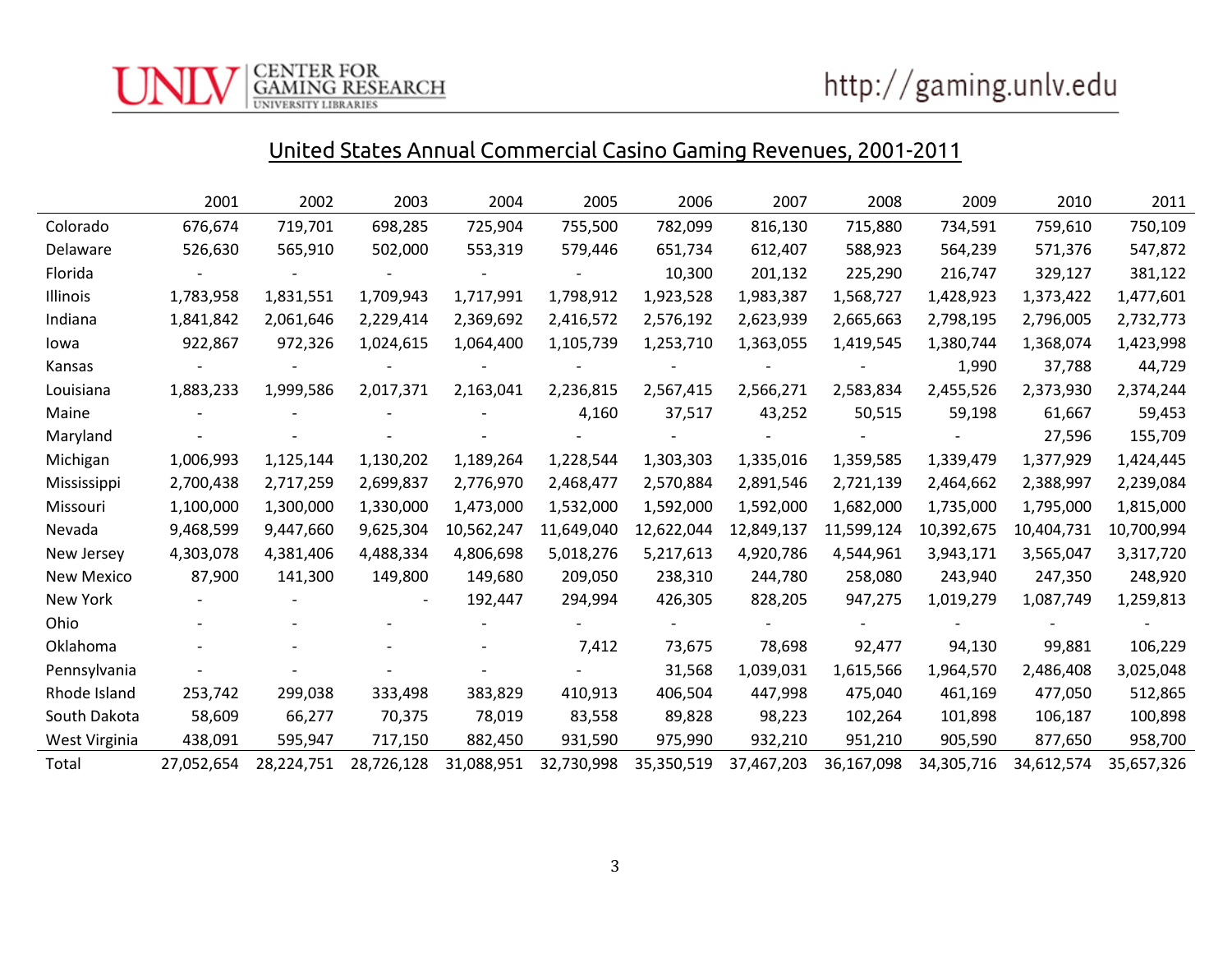CENTER FOR<br>GAMING RESEARCH<br><sup>UNIVERSITY LIBRARIES</sup>

|                   | <u>Percentage of United States Gaming Revenue, 2001-2015</u> |        |        |                          |                          |        |        |        |                          |        |        |        |        |        |        |
|-------------------|--------------------------------------------------------------|--------|--------|--------------------------|--------------------------|--------|--------|--------|--------------------------|--------|--------|--------|--------|--------|--------|
|                   | 2001                                                         | 2002   | 2003   | 2004                     | 2005                     | 2006   | 2007   | 2008   | 2009                     | 2010   | 2011   | 2012   | 2013   | 2014   | 2015   |
| Colorado          | 2.50%                                                        | 2.55%  | 2.43%  | 2.33%                    | 2.31%                    | 2.21%  | 2.18%  | 1.98%  | 2.14%                    | 2.19%  | 2.10%  | 2.05%  | 1.98%  | 1.97%  | 1.98%  |
| Delaware          | 1.95%                                                        | 2.01%  | 1.75%  | 1.78%                    | 1.77%                    | 1.84%  | 1.63%  | 1.63%  | 1.64%                    | 1.65%  | 1.54%  | 1.47%  | 1.25%  | 1.08%  | 1.00%  |
| Florida           |                                                              |        |        |                          |                          | 0.03%  | 0.54%  | 0.62%  | 0.63%                    | 0.95%  | 1.07%  | 1.14%  | 1.24%  | 1.34%  | 1.32%  |
| Illinois          | 6.59%                                                        | 6.49%  | 5.95%  | 5.53%                    | 5.50%                    | 5.44%  | 5.29%  | 4.34%  | 4.17%                    | 3.97%  | 4.14%  | 4.38%  | 4.10%  | 3.86%  | 5.85%  |
| Indiana           | 6.81%                                                        | 7.30%  | 7.76%  | 7.62%                    | 7.38%                    | 7.29%  | 7.00%  | 7.37%  | 8.16%                    | 8.08%  | 7.66%  | 7.18%  | 6.43%  | 5.68%  | 5.30%  |
| lowa              | 3.41%                                                        | 3.44%  | 3.57%  | 3.42%                    | 3.38%                    | 3.55%  | 3.64%  | 3.92%  | 4.02%                    | 3.95%  | 3.99%  | 3.92%  | 3.74%  | 3.68%  | 3.54%  |
| Kansas            |                                                              |        |        |                          |                          |        |        |        | 0.01%                    | 0.11%  | 0.13%  | 0.91%  | 0.96%  | 0.93%  | 0.91%  |
| Louisiana         | 6.96%                                                        | 7.08%  | 7.02%  | 6.96%                    | 6.83%                    | 7.26%  | 6.85%  | 7.14%  | 7.16%                    | 6.86%  | 6.66%  | 6.39%  | 6.45%  | 6.52%  | 8.06%  |
| Maine             |                                                              |        |        |                          | 0.01%                    | 0.11%  | 0.12%  | 0.14%  | 0.17%                    | 0.18%  | 0.17%  | 0.22%  | 0.33%  | 1.42%  | 1.28%  |
| Maryland          |                                                              |        |        |                          |                          |        |        |        | $\overline{\phantom{a}}$ | 0.08%  | 0.44%  | 1.01%  | 1.97%  | 2.45%  | 2.73%  |
| Michigan          | 3.72%                                                        | 3.99%  | 3.93%  | 3.83%                    | 3.75%                    | 3.69%  | 3.56%  | 3.76%  | 3.90%                    | 3.98%  | 3.99%  | 3.79%  | 3.57%  | 3.51%  | 3.42%  |
| Mississippi       | 9.98%                                                        | 9.63%  | 9.40%  | 8.93%                    | 7.54%                    | 7.27%  | 7.72%  | 7.52%  | 7.18%                    | 6.90%  | 6.28%  | 6.02%  | 5.65%  | 5.46%  | 5.22%  |
| Missouri          | 4.07%                                                        | 4.61%  | 4.63%  | 4.74%                    | 4.68%                    | 4.50%  | 4.25%  | 4.65%  | 5.06%                    | 5.19%  | 5.09%  | 4.74%  | 4.51%  | 4.38%  | 4.23%  |
| Nevada            | 35.00%                                                       | 33.47% | 33.51% | 33.97%                   | 35.59%                   | 35.71% | 34.29% | 32.07% | 30.29%                   | 30.06% | 30.01% | 29.03% | 29.44% | 29.02% | 27.64% |
| New Jersey        | 15.91%                                                       | 15.52% | 15.62% | 15.46%                   | 15.33%                   | 14.76% | 13.13% | 12.57% | 11.49%                   | 10.30% | 9.30%  | 8.16%  | 7.56%  | 7.23%  | 6.31%  |
| <b>New Mexico</b> | 0.32%                                                        | 0.50%  | 0.52%  | 0.48%                    | 0.64%                    | 0.67%  | 0.65%  | 0.71%  | 0.71%                    | 0.71%  | 0.70%  | 0.65%  | 0.64%  | 0.68%  | 0.66%  |
| New York          |                                                              |        |        | 0.62%                    | 0.90%                    | 1.21%  | 2.21%  | 2.62%  | 2.97%                    | 3.14%  | 3.53%  | 4.82%  | 5.09%  | 5.00%  | 4.85%  |
| Ohio              |                                                              |        |        |                          |                          |        |        |        |                          |        |        | 1.15%  | 2.83%  | 3.84%  | 4.09%  |
| Oklahoma          |                                                              |        |        | $\overline{\phantom{0}}$ | 0.02%                    | 0.21%  | 0.21%  | 0.26%  | 0.27%                    | 0.29%  | 0.30%  | 0.30%  | 0.30%  | 0.30%  | 0.28%  |
| Pennsylvania      |                                                              |        |        |                          | $\overline{\phantom{a}}$ | 0.09%  | 2.77%  | 4.47%  | 5.73%                    | 7.18%  | 8.48%  | 8.44%  | 8.23%  | 8.09%  | 7.89%  |
| Rhode Island      | 0.94%                                                        | 1.06%  | 1.16%  | 1.23%                    | 1.26%                    | 1.15%  | 1.20%  | 1.31%  | 1.34%                    | 1.38%  | 1.44%  | 1.41%  | 1.37%  | 1.45%  | 1.37%  |
| South Dakota      | 0.22%                                                        | 0.23%  | 0.24%  | 0.25%                    | 0.26%                    | 0.25%  | 0.26%  | 0.28%  | 0.30%                    | 0.31%  | 0.28%  | 0.29%  | 0.27%  | 0.26%  | 0.25%  |
| West Virginia     | 1.62%                                                        | 2.11%  | 2.50%  | 2.84%                    | 2.85%                    | 2.76%  | 2.49%  | 2.63%  | 2.64%                    | 2.54%  | 2.69%  | 2.54%  | 2.10%  | 1.86%  | 1.80%  |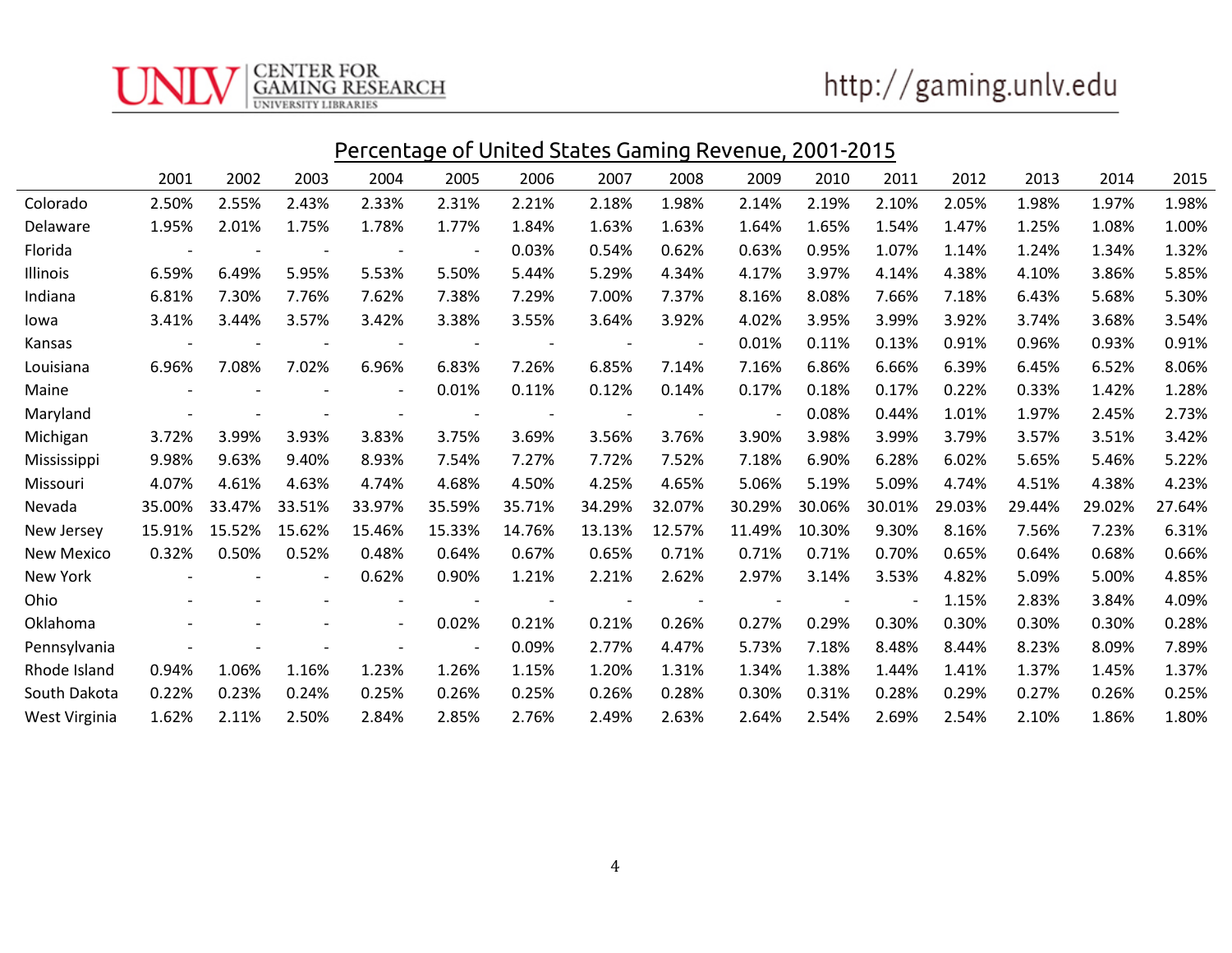#### CENTER FOR<br>GAMING RESEARCH **UNIVERSITY LIBRARIES**

# http://gaming.unlv.edu

### Gaming Revenue by Region, 2001-15

|           | 2006       | 2007       | 2008       | 2009       | 2010       | 2011       | 2012       | 2013       | 2014       | 2015       |
|-----------|------------|------------|------------|------------|------------|------------|------------|------------|------------|------------|
| West      | 13,805,956 | 14.086.968 | 12,767,825 | 11,569,224 | 11,655,547 | 11,951,879 | 12,430,034 | 12,713,873 | 12,580,660 | 12.777.040 |
| Midwest   | 7.056.733  | 7.305.397  | 7.013.520  | 6.947.341  | 6.915.430  | 7,058,817  | 7.637.396  | 7,822,479  | 7.808.536  | 8,928,978  |
| South     | 6,740,599  | 7,250,949  | 7,212,263  | 6,871,935  | 6,887,054  | 6,809,450  | 6.842.746  | 6,753,849  | 6.710.209  | 7,571,633  |
| Northeast | 7,747,231  | 8,823,889  | 9.173.490  | 8.917.216  | 9,154,543  | 9837180    | 10.499.185 | 10,559,626 | 10,845,180 | 10.951.470 |
|           |            |            |            |            |            |            |            |            |            |            |

|                  | 2001       | 2002       | 2003      | 2004                  | 2005       | 2006       | 2007       | 2008      | 2009                  | 2010       |
|------------------|------------|------------|-----------|-----------------------|------------|------------|------------|-----------|-----------------------|------------|
| West             | 10.291.782 | 10.374.938 |           | 10,543,764 11,515,850 | 12.704.560 | 13.805.956 | 14.086.968 |           | 12,767,825 11,569,224 | 11.655.547 |
| Midwest          | 5.555.660  | 5.990.667  | 6.094.174 | 6.341.347             | 6.549.767  | 7.056.733  | 7.305.397  | 7.013.520 | 6.947.341             | 6.915.430  |
| South            | 5.683.671  | 6.016.845  | 6.047.208 | 6.413.011             | 6.237.292  | 6.740.599  | 7.250.949  | 7.212.263 | 6,871,935             | 6.887.054  |
| <b>Northeast</b> | 5,521,541  | 5.842.301  | 6,040,982 | 6,818,743             | 7.239.379  | 7.747.231  | 8,823,889  | 9,173,490 | 8.917.216             | 9.154.543  |

# Percentage of National Gaming Revenue by Region

|           | 2001 | 2002          | 2003 | 2004                        | 2005   | 2006   | 2007 | 2008 | 2009                        | 2010                        | 2011                                                                  | 2012                        | 2013 | 2014                        | 2015 |
|-----------|------|---------------|------|-----------------------------|--------|--------|------|------|-----------------------------|-----------------------------|-----------------------------------------------------------------------|-----------------------------|------|-----------------------------|------|
| West      |      |               |      | 38.04% 36.76% 36.70% 37.04% | 38.82% |        |      |      |                             |                             | 39.05% 37.60% 35.30% 33.72% 33.67% 33.52% 33.23% 33.59% 33.16% 31.78% |                             |      |                             |      |
| Midwest   |      | 20.54% 21.22% |      | 21.21% 20.40%               | 20.01% | 19.96% |      |      | 19.50% 19.39% 20.25% 19.98% |                             | 19.80%                                                                | 20.42% 20.67% 20.58% 22.21% |      |                             |      |
| South     |      | 21.01% 21.32% |      | 21.05% 20.63%               | 19.06% | 19.07% |      |      | 19.35% 19.94% 20.03% 19.90% |                             | 19.10%                                                                | 18.29% 17.84% 17.68% 18.83% |      |                             |      |
| Northeast |      | 20.41% 20.70% |      | 21.03% 21.93%               | 22.12% | 21.92% |      |      |                             | 23.55% 25.36% 25.99% 26.45% | 27.59%                                                                |                             |      | 28.07% 27.90% 28.58% 27.24% |      |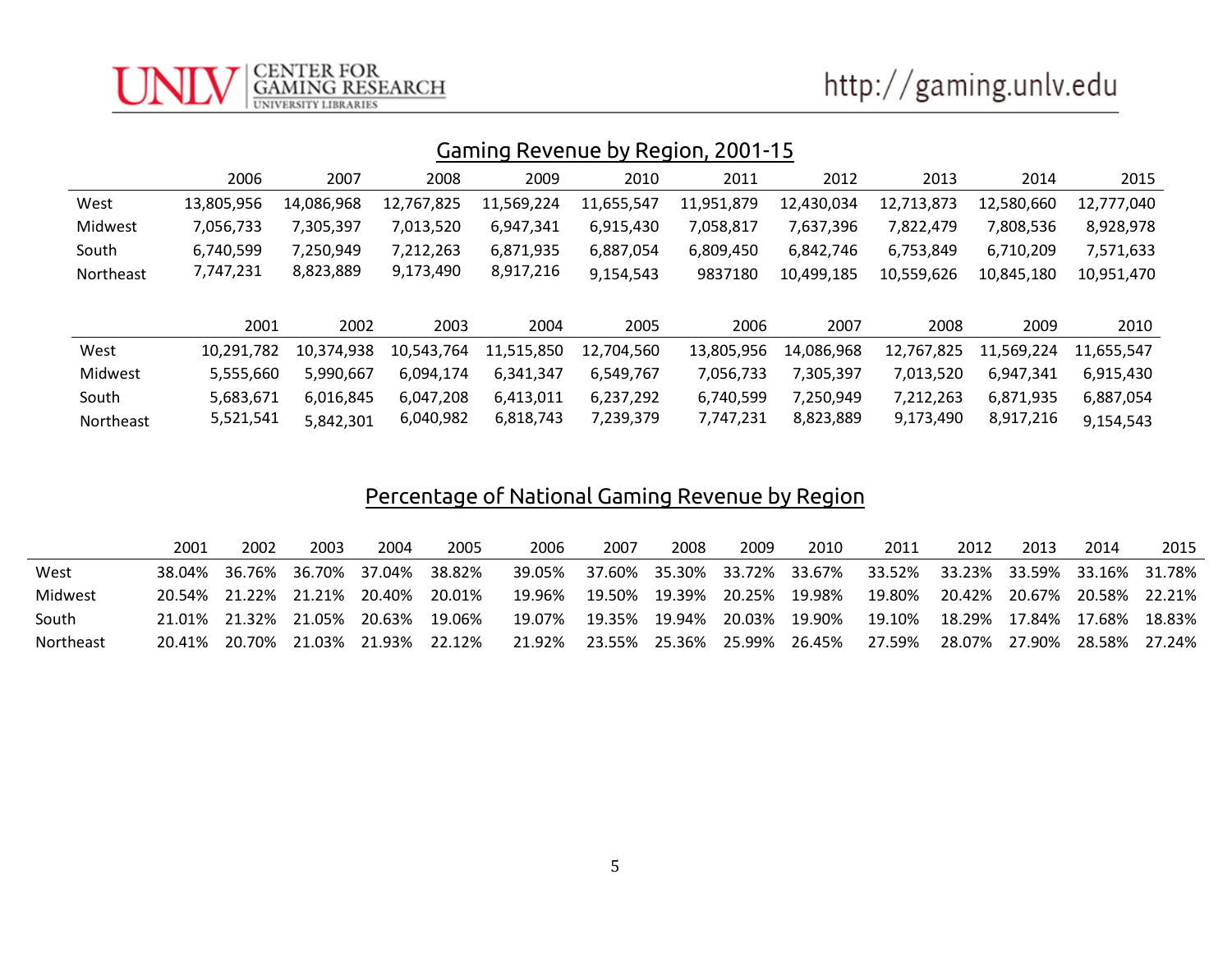|                   | Western Region Commercial Gaming Revenues, 2001-2015 |            |                          |            |            |            |            |            |            |            |  |  |  |
|-------------------|------------------------------------------------------|------------|--------------------------|------------|------------|------------|------------|------------|------------|------------|--|--|--|
|                   | 2006                                                 | 2007       | 2008                     | 2009       | 2010       | 2011       | 2012       | 2013       | 2014       | 2015       |  |  |  |
| Colorado          | 782,099                                              | 816,130    | 715,880                  | 734,591    | 759,610    | 750,109    | 766,254    | 748,707    | 745,898    | 794,761    |  |  |  |
| Kansas            |                                                      |            |                          | 1,990      | 37,788     | 44,729     | 341,146    | 365,079    | 353,539    | 367,783    |  |  |  |
| Nevada            | 12,622,044                                           | 12,849,137 | 11,599,124               | 10,392,675 | 10,404,731 | 10,700,994 | 10,860,715 | 11,142,915 | 11,009,684 | 11,114,081 |  |  |  |
| New Mexico        | 238,310                                              | 244,780    | 258,080                  | 243,940    | 247,350    | 248,920    | 241,480    | 241,300    | 257,660    | 265,960    |  |  |  |
| Oklahoma          | 73,675                                               | 78,698     | 92,477                   | 94,130     | 99,881     | 106,229    | 113,055    | 112,853    | 113,370    | 722,120    |  |  |  |
| South Dakota      | 89,828                                               | 98,223     | 102,264                  | 101,898    | 106,187    | 100,898    | 107,384    | 103,019    | 100,509    | 132,774    |  |  |  |
| Total             | 13,805,956                                           | 14,086,968 | 12,767,825               | 11,569,224 | 11,655,547 | 11,951,879 | 12,430,034 | 12,713,873 | 12,580,660 | 12,409,399 |  |  |  |
|                   |                                                      |            |                          |            |            |            |            |            |            |            |  |  |  |
|                   | 2001                                                 | 2002       | 2003                     | 2004       | 2005       | 2006       | 2007       | 2008       | 2009       | 2010       |  |  |  |
| Colorado          | 676,674                                              | 719,701    | 698,285                  | 725,904    | 755,500    | 782,099    | 816,130    | 715,880    | 734,591    | 759,610    |  |  |  |
| Kansas            |                                                      |            |                          |            |            |            |            |            | 1,990      | 37,788     |  |  |  |
| Nevada            | 9,468,599                                            | 9,447,660  | 9,625,304                | 10,562,247 | 11,649,040 | 12,622,044 | 12,849,137 | 11,599,124 | 10,392,675 | 10,404,731 |  |  |  |
| <b>New Mexico</b> | 87,900                                               | 141,300    | 149,800                  | 149,680    | 209,050    | 238,310    | 244,780    | 258,080    | 243,940    | 247,350    |  |  |  |
| Oklahoma          |                                                      |            | $\overline{\phantom{a}}$ |            | 7,412      | 73,675     | 78,698     | 92,477     | 94,130     | 99,881     |  |  |  |
| South Dakota      | 58,609                                               | 66,277     | 70,375                   | 78,019     | 83,558     | 89,828     | 98,223     | 102,264    | 101,898    | 106,187    |  |  |  |

Total 10,291,782 10,374,938 10,543,764 11,515,850 12,704,560 13,805,956 14,086,968 12,767,825 11,569,224 11,655,547

### Western Region Commercial Gaming Revenues by Percentage, 2001-2015

|              | 2001                     | 2002                     | 2003                     | 2004                     | 2005                     | 2006                     | 2007   | 2008   | 2009                     | 2010   | 2011   | 2012    | 2013   | 2014   | 2015   |
|--------------|--------------------------|--------------------------|--------------------------|--------------------------|--------------------------|--------------------------|--------|--------|--------------------------|--------|--------|---------|--------|--------|--------|
| Colorado     | 6.57%                    | $.94\%$                  | 6.62%                    | 6.30%                    | 5.95%                    | 5.66%                    | 5.79%  | 5.61%  | 6.35%                    | 6.52%  | 6.28%  | 6.16%   | 5.89%  | 5.93%  | 6.22%  |
| Kansas       | $\overline{\phantom{a}}$ | $\overline{\phantom{0}}$ | $\overline{\phantom{a}}$ | $\overline{\phantom{0}}$ | $\overline{\phantom{a}}$ | $\overline{\phantom{0}}$ |        |        | $\overline{\phantom{0}}$ | 0.32%  | 0.37%  | 2.74%   | 2.87%  | 2.81%  | 2.88%  |
| Nevada       | 92.00%                   | 91.06%                   | .29%<br>-91              | 91.72%                   | 91.69%                   | 91.42%                   | 91.21% | 90.85% | 89.83%                   | 89.27% | 89.53% | 87.37%  | 87.64% | 87.51% | 86.92% |
| New Mexico   | 0.85%                    | .36%                     | .42%                     | .30%                     | 1.65%                    | .73%                     | .74%   | 2.02%  | 2.11%                    | 2.12%  | 2.08%  | $.94\%$ | 1.90%  | 2.05%  | 2.08%  |
| Oklahoma     | <b>.</b>                 | $\overline{\phantom{0}}$ | $\overline{\phantom{0}}$ | $\overline{\phantom{0}}$ | $\overline{\phantom{a}}$ | 0.53%                    | 0.56%  | 0.72%  | 0.81%                    | 0.86%  | 0.89%  | 0.91%   | 0.89%  | 0.90%  | 0.87%  |
| South Dakota | 0.57%                    | .64%                     | 0.67%                    | 0.68%                    | 0.66%                    | 0.65%                    | 0.70%  | 0.80%  | 0.88%                    | 0.91%  | 0.84%  | 0.86%   | 0.81%  | 0.80%  | L.07%  |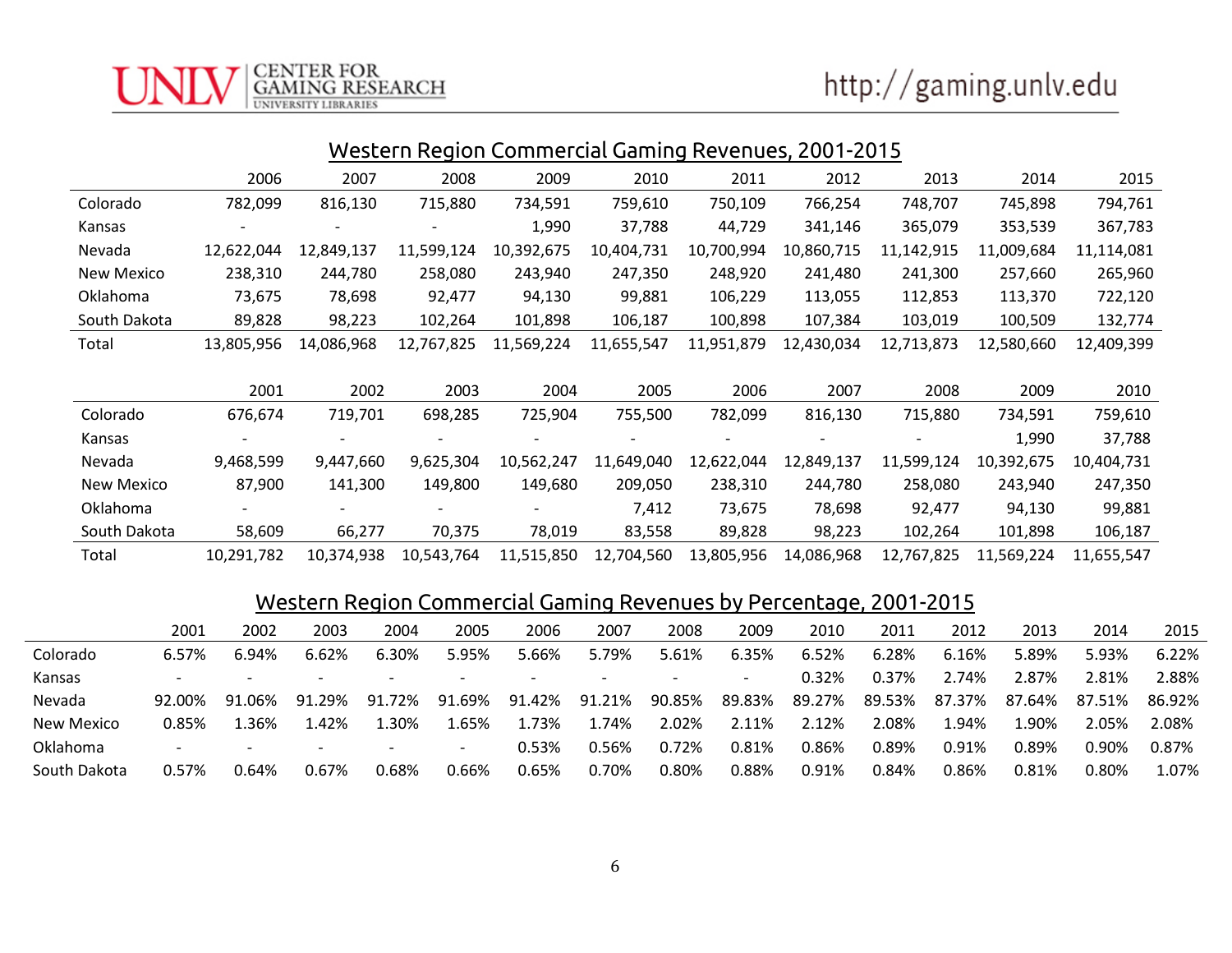# http://gaming.unlv.edu

|          | Midwestern Region Commercial Gaming Revenues, 2001-2015 |                          |                          |                          |                          |                          |           |           |           |           |           |           |  |  |
|----------|---------------------------------------------------------|--------------------------|--------------------------|--------------------------|--------------------------|--------------------------|-----------|-----------|-----------|-----------|-----------|-----------|--|--|
|          |                                                         | 2006                     | 2007                     | 2008                     | 2009                     | 2010                     | 2011      | 2012      | 2013      | 2014      |           | 2015      |  |  |
|          | Illinois                                                | 1,923,528                | 1,983,387                | 1,568,727                | 1,428,923                | 1,373,422                | 1,477,601 | 1,638,168 | 1,551,312 | 1,465,353 | 2,352,427 |           |  |  |
|          | Indiana                                                 | 2,576,192                | 2,623,939                | 2,665,663                | 2,798,195                | 2,796,005                | 2,732,773 | 2,685,503 | 2,434,284 | 2,156,766 | 2,132,889 |           |  |  |
|          | lowa                                                    | 1,253,710                | 1,363,055                | 1,419,545                | 1,380,744                | 1,368,074                | 1,423,998 | 1,467,165 | 1,416,717 | 1,396,000 | 1,424,352 |           |  |  |
|          | Michigan                                                | 1,303,303                | 1,335,016                | 1,359,585                | 1,339,479                | 1,377,929                | 1,424,445 | 1,416,734 | 1,349,504 | 1,332,783 | 1,376,408 |           |  |  |
|          | Ohio                                                    | $\overline{\phantom{a}}$ | $\overline{\phantom{a}}$ | $\overline{\phantom{a}}$ | $\overline{\phantom{a}}$ | $\overline{\phantom{a}}$ |           | 429,826   | 1,070,662 | 1,457,634 | 1,642,903 |           |  |  |
|          | Total                                                   | 7,056,733                | 7,305,397                | 7,013,520                | 6,947,341                | 6,915,430                | 7,058,817 | 7,637,396 | 7,822,479 | 7,808,536 | 8,928,978 |           |  |  |
|          |                                                         | 2001                     | 2002                     | 2003                     | 2004                     | 2005                     | 2006      |           | 2007      | 2008      | 2009      | 2010      |  |  |
| Illinois |                                                         | 1,783,958                | 1,831,551                | 1,709,943                | 1,717,991                | 1,798,912                | 1,923,528 | 1,983,387 | 1,568,727 |           | 1,428,923 | 1,373,422 |  |  |
| Indiana  |                                                         | 1,841,842                | 2,061,646                | 2,229,414                | 2,369,692                | 2,416,572                | 2,576,192 | 2,623,939 | 2,665,663 |           | 2,798,195 | 2,796,005 |  |  |
| lowa     |                                                         | 922,867                  | 972,326                  | 1,024,615                | 1,064,400                | 1,105,739                | 1,253,710 | 1,363,055 | 1,419,545 |           | 1,380,744 | 1,368,074 |  |  |
| Michigan |                                                         | 1,006,993                | 1,125,144                | 1,130,202                | 1,189,264                | 1,228,544                | 1,303,303 | 1,335,016 | 1,359,585 |           | 1,339,479 | 1,377,929 |  |  |
| Ohio     |                                                         | $\overline{\phantom{a}}$ |                          |                          |                          |                          |           |           |           |           |           |           |  |  |
| Total    |                                                         | 5,555,660                | 5,990,667                | 6,094,174                | 6,341,347                | 6,549,767                | 7,056,733 | 7,305,397 | 7,013,520 |           | 6,947,341 | 6,915,430 |  |  |

**CENTER FOR** 

**RESEARCH** 

### Midwestern Region Commercial Gaming Revenues by Percentage, 2001-2015

|          | 2001                     | 2002   | 2003                     | 2004                     | 2005                     | 2006                     | 2007   | 2008                     | 2009                     | 2010                     | 2011                     | 2012   | 2013   | 2014          | 2015    |
|----------|--------------------------|--------|--------------------------|--------------------------|--------------------------|--------------------------|--------|--------------------------|--------------------------|--------------------------|--------------------------|--------|--------|---------------|---------|
| Illinois | 32.11%                   | 30.57% |                          | 28.06% 27.09%            |                          | 27.47% 27.26%            |        |                          | 27.15% 22.37% 20.57%     | 19.86% 20.93%            |                          | 21.45% | 19.83% | 18.77%        | 26.35%  |
| Indiana  | 33.15%                   | 34.41% |                          | 36.58% 37.37%            |                          | 36.90% 36.51% 35.92%     |        | 38.01%                   | 40.28%                   |                          | 40.43% 38.71%            | 35.16% |        | 31.12% 27.62% | -23.89% |
| lowa     | 16.61%                   | 16.23% | 16.81%                   | 16.79%                   |                          | 16.88% 17.77%            | 18.66% |                          | 20.24% 19.87%            | 19.78% 20.17%            |                          | 19.21% | 18.11% | 17.88%        | 15.95%  |
| Michigan | 18.13%                   | 18.78% | 18.55%                   | 18.75%                   |                          | 18.76% 18.47%            | 18.27% |                          | 19.39% 19.28%            | 19.93%                   | 20.18%                   | 18.55% | 17.25% | 17.07%        | 15.42%  |
| Ohio     | $\overline{\phantom{0}}$ |        | $\overline{\phantom{0}}$ | $\overline{\phantom{0}}$ | $\overline{\phantom{0}}$ | $\overline{\phantom{0}}$ |        | $\overline{\phantom{0}}$ | $\overline{\phantom{0}}$ | $\overline{\phantom{0}}$ | $\overline{\phantom{0}}$ | 5.63%  | 13.69% | 18.67%        | 18.40%  |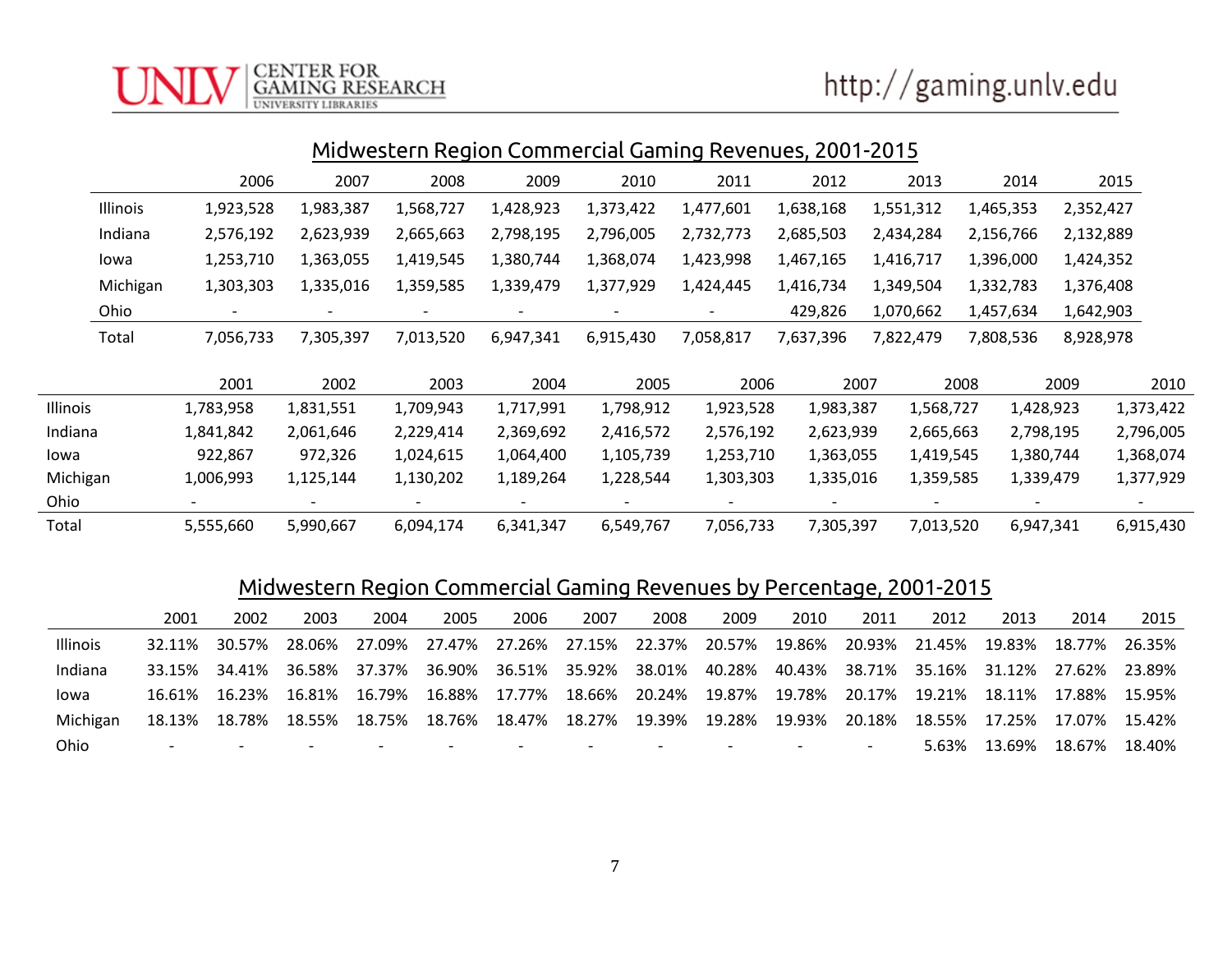| Southern Region Commercial Gaming Revenues, 2001-2015 |           |           |                              |                          |           |           |           |           |           |           |  |  |  |
|-------------------------------------------------------|-----------|-----------|------------------------------|--------------------------|-----------|-----------|-----------|-----------|-----------|-----------|--|--|--|
|                                                       | 2006      | 2007      | 2008                         | 2009                     | 2010      | 2011      | 2012      | 2013      | 2014      | 2015      |  |  |  |
| Florida                                               | 10,300    | 201,132   | 225,290                      | 216,747                  | 329,127   | 381,122   | 427,889   | 467,587   | 507,454   | 530,662   |  |  |  |
| Louisiana                                             | 2,567,415 | 2,566,271 | 2,583,834                    | 2,455,526                | 2,373,930 | 2,374,244 | 2,388,767 | 2,442,900 | 2,472,502 | 3,242,009 |  |  |  |
| Mississippi                                           | 2,570,884 | 2,891,546 | 2,721,139                    | 2,464,662                | 2,388,997 | 2,239,084 | 2,251,090 | 2,136,624 | 2,070,157 | 2,097,066 |  |  |  |
| Missouri                                              | 1,592,000 | 1,592,000 | 1,682,000                    | 1,735,000                | 1,795,000 | 1,815,000 | 1,775,000 | 1,706,738 | 1,660,097 | 1,701,896 |  |  |  |
| Total                                                 | 6,740,599 | 7,250,949 | 7,212,263                    | 6,871,935                | 6,887,054 | 6,809,450 | 6,842,746 | 6,753,849 | 6,710,209 | 7,571,633 |  |  |  |
|                                                       | 2001      | 2002      | 2003                         | 2004                     | 2005      | 2006      | 2007      | 2008      | 2009      | 2010      |  |  |  |
| Florida                                               | -         |           | $\qquad \qquad \blacksquare$ | $\overline{\phantom{0}}$ |           | 0.15%     | 2.77%     | 3.12%     | 3.15%     | 4.78%     |  |  |  |
| Louisiana                                             | 33.13%    | 33.23%    | 33.36%                       | 33.73%                   | 35.86%    | 38.09%    | 35.39%    | 35.83%    | 35.73%    | 34.47%    |  |  |  |
| Mississippi                                           | 47.51%    | 45.16%    | 44.65%                       | 43.30%                   | 39.58%    | 38.14%    | 39.88%    | 37.73%    | 35.87%    | 34.69%    |  |  |  |
| Missouri                                              | 19.35%    | 21.61%    | 21.99%                       | 22.97%                   | 24.56%    | 23.62%    | 21.96%    | 23.32%    | 25.25%    | 26.06%    |  |  |  |

#### Southern Region Commercial Gaming Revenues by Percentage, 2001-2015

|             | 2001                     | 2002   | 2003                     | 2004                                                                                                     | 2005                     | 2006                                                    | 2007  | 2008  | 2009  | 2010  | 2011  | 2012  | 2013  | 2014                 | 2015   |
|-------------|--------------------------|--------|--------------------------|----------------------------------------------------------------------------------------------------------|--------------------------|---------------------------------------------------------|-------|-------|-------|-------|-------|-------|-------|----------------------|--------|
| Florida     | $\overline{\phantom{0}}$ |        | $\overline{\phantom{a}}$ |                                                                                                          | $\overline{\phantom{0}}$ | 0.15%                                                   | 2.77% | 3.12% | 3.15% | 4.78% | 5.60% | 6.25% | 6.92% | 7.56%                | 7.91%  |
| Louisiana   |                          |        |                          | 33.13% 33.23% 33.36% 33.73% 35.86% 38.09% 35.39% 35.83% 35.73% 34.47% 34.87% 34.91% 36.17% 36.85%        |                          |                                                         |       |       |       |       |       |       |       |                      | 48.31% |
| Mississippi |                          |        |                          | 47.51% 45.16% 44.65% 43.30% 39.58% 38.14% 39.88% 37.73% 35.87% 34.69% 32.88% 32.90% 31.64% 30.85% 31.25% |                          |                                                         |       |       |       |       |       |       |       |                      |        |
| Missouri    | 19.35%                   | 21.61% |                          | 21.99% 22.97%                                                                                            |                          | 24.56% 23.62% 21.96% 23.32% 25.25% 26.06% 26.65% 25.94% |       |       |       |       |       |       |       | 25.27% 24.74% 25.36% |        |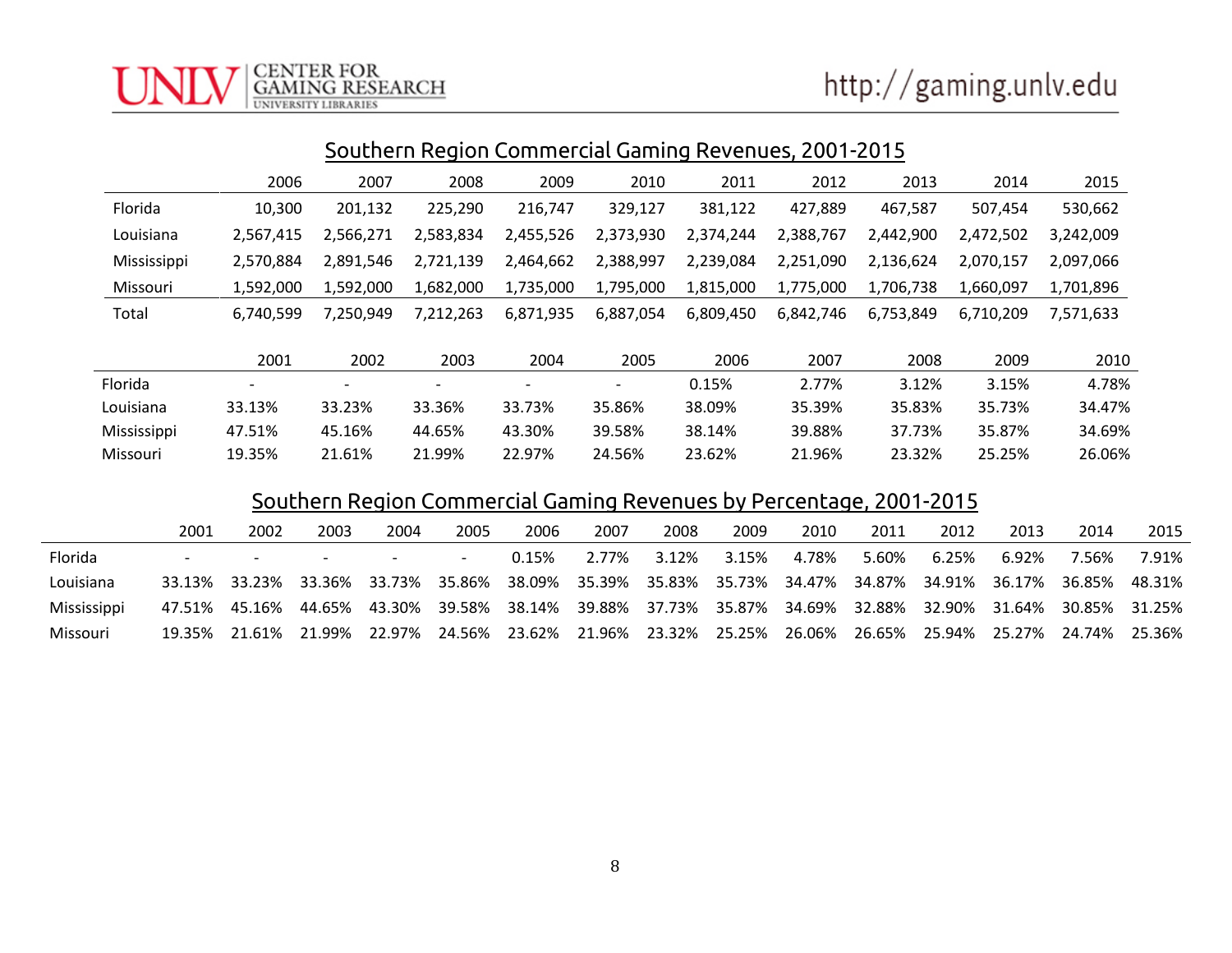|                 |           | ivoitiiedstelli Regioli Collillei tidi udillilig Reveliues, ZUV i "ZUTJ |           |           |           |           |            |            |            |            |  |  |
|-----------------|-----------|-------------------------------------------------------------------------|-----------|-----------|-----------|-----------|------------|------------|------------|------------|--|--|
|                 | 2006      | 2007                                                                    | 2008      | 2009      | 2010      | 2011      | 2012       | 2013       | 2014       | 2015       |  |  |
| <b>Delaware</b> | 651,734   | 612,407                                                                 | 588,923   | 564,239   | 571,376   | 547,872   | 549,643    | 471,544    | 408,206    | 400,854    |  |  |
| Maine           | 37,517    | 43,252                                                                  | 50,515    | 59,198    | 61,667    | 59,453    | 82,994     | 126,274    | 540,483    | 516,615    |  |  |
| Maryland        |           |                                                                         |           |           | 27,596    | 155,709   | 377,814    | 746,914    | 931,092    | 1,098,426  |  |  |
| New Jersey      | 5,217,613 | 4,920,786                                                               | 4,544,961 | 3,943,171 | 3,565,047 | 3,317,720 | 3,051,435  | 2,862,069  | 2,742,128  | 2,536,729  |  |  |
| New York        | 426,305   | 828,205                                                                 | 947,275   | 1,019,279 | 1,087,749 | 1,259,813 | 1,802,212  | 1,925,565  | 1,898,336  | 1,950,964  |  |  |
| Pennsylvania    | 31,568    | 1,039,031                                                               | 1,615,566 | 1,964,570 | 2,486,408 | 3,025,048 | 3,158,318  | 3,113,929  | 3,069,078  | 3,173,789  |  |  |
| Rhode Island    | 406,504   | 447,998                                                                 | 475,040   | 461,169   | 477,050   | 512,865   | 527,959    | 516,742    | 550,912    | 551,923    |  |  |
| West Virginia   | 975,990   | 932,210                                                                 | 951,210   | 905,590   | 877,650   | 958,700   | 948,810    | 796,589    | 704,947    | 722,170    |  |  |
| Total           | 7,747,231 | 8,823,889                                                               | 9,173,490 | 8,917,216 | 9,154,543 | 9,837,180 | 10,499,185 | 10,559,626 | 10,845,180 | 10,951,470 |  |  |

Northeastern Region Commercial Gaming Revenues, 2001-2015

|               | 2001      | 2002                     | 2003                     | 2004      | 2005      | 2006      | 2007      | 2008      | 2009      | 2010      |
|---------------|-----------|--------------------------|--------------------------|-----------|-----------|-----------|-----------|-----------|-----------|-----------|
| Delaware      | 526,630   | 565,910                  | 502,000                  | 553,319   | 579,446   | 651,734   | 612,407   | 588,923   | 564,239   | 571,376   |
| Maine         |           | $\overline{\phantom{a}}$ |                          |           | 4,160     | 37,517    | 43,252    | 50,515    | 59,198    | 61,667    |
| Maryland      |           | $\overline{\phantom{a}}$ |                          |           |           |           |           |           |           | 27,596    |
| New Jersey    | 4,303,078 | 4,381,406                | 4,488,334                | 4,806,698 | 5,018,276 | 5,217,613 | 4,920,786 | 4,544,961 | 3,943,171 | 3,565,047 |
| New York      |           | $\overline{\phantom{0}}$ | $\overline{\phantom{a}}$ | 192,447   | 294,994   | 426,305   | 828,205   | 947,275   | 1,019,279 | 1,087,749 |
| Pennsylvania  |           | $\overline{\phantom{a}}$ |                          |           |           | 31,568    | 1,039,031 | 1,615,566 | 1,964,570 | 2,486,408 |
| Rhode Island  | 253,742   | 299,038                  | 333,498                  | 383,829   | 410,913   | 406,504   | 447,998   | 475,040   | 461,169   | 477,050   |
| West Virginia | 438,091   | 595,947                  | 717,150                  | 882,450   | 931,590   | 975,990   | 932,210   | 951,210   | 905,590   | 877,650   |
| Total         | 5,521,541 | 5,842,301                | 6,040,982                | 6,818,743 | 7,239,379 | 7,747,231 | 8,823,889 | 9,173,490 | 8,917,216 | 9,154,543 |